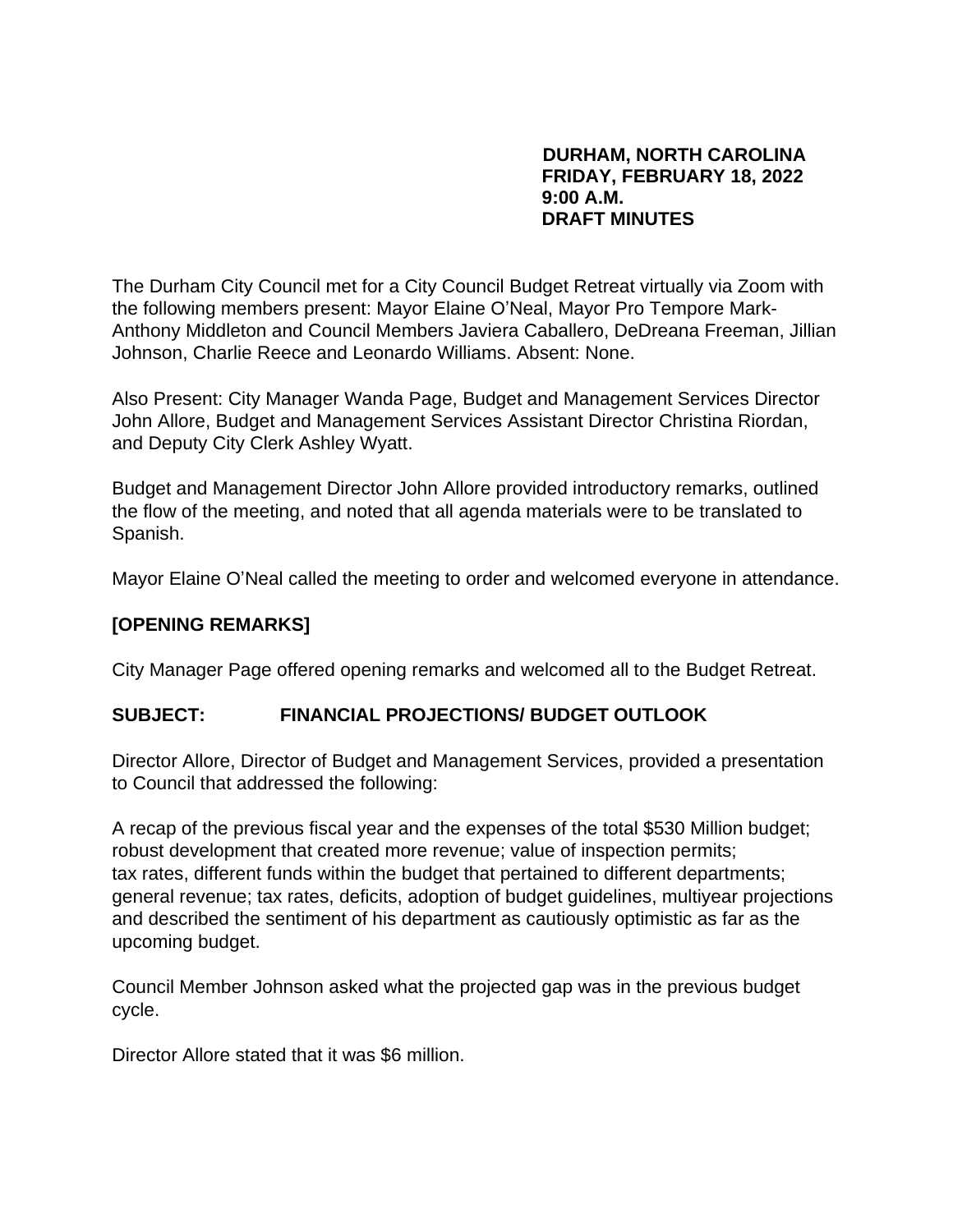Council Member Johnson asked if the departmental requests had been vetted.

Director Allore stated that the requests were currently everything that they wanted, but was not final.

Council Member Caballero asked about staff increases and salary.

Director Allore stated that Human Resources was going to be presented at an upcoming budget retreat.

City Manager Page also noted that the pay for performance for salary increases were currently included.

Mayor Pro Tempore Middleton asked how many departmental requests were received last year in comparison to the current amount of requests.

Mayor Pro Tempore Middleton asked why the housing rate increased.

Director Allore stated that the difference accounted for debt associated with the \$95 Million housing bond.

Council Member Williams asked what the City was doing to generate more revenue.

City Manager Page stated that there were ongoing conversations regarding that topic.

## **SUBJECT: CAPITAL IMPROVEMENT PLAN AND DEBT**

John Allore, Director of Budget and Management Services, and Mindy Taylor, Treasury Manager, provided a presentation to Council that addressed the following:

Various General Fund projects; total project costs; debt services models; cash flow; maximizing projects that the city was able to fund; capital funding capacity; the fleet replacement fund; and equitable green infrastructure.

Council Member Freeman thanked staff for continuing to incorporate racial equity into smaller projects; asked how community engagement was taking place; and asked for more planning to take place regarding collaboration with other departments.

City Manager Page acknowledged that staff was taking notes on Council feedback.

Mayor Pro Tempore Middleton expressed concerns around paying debt out of the Dedicated Housing Fund in perpetuity.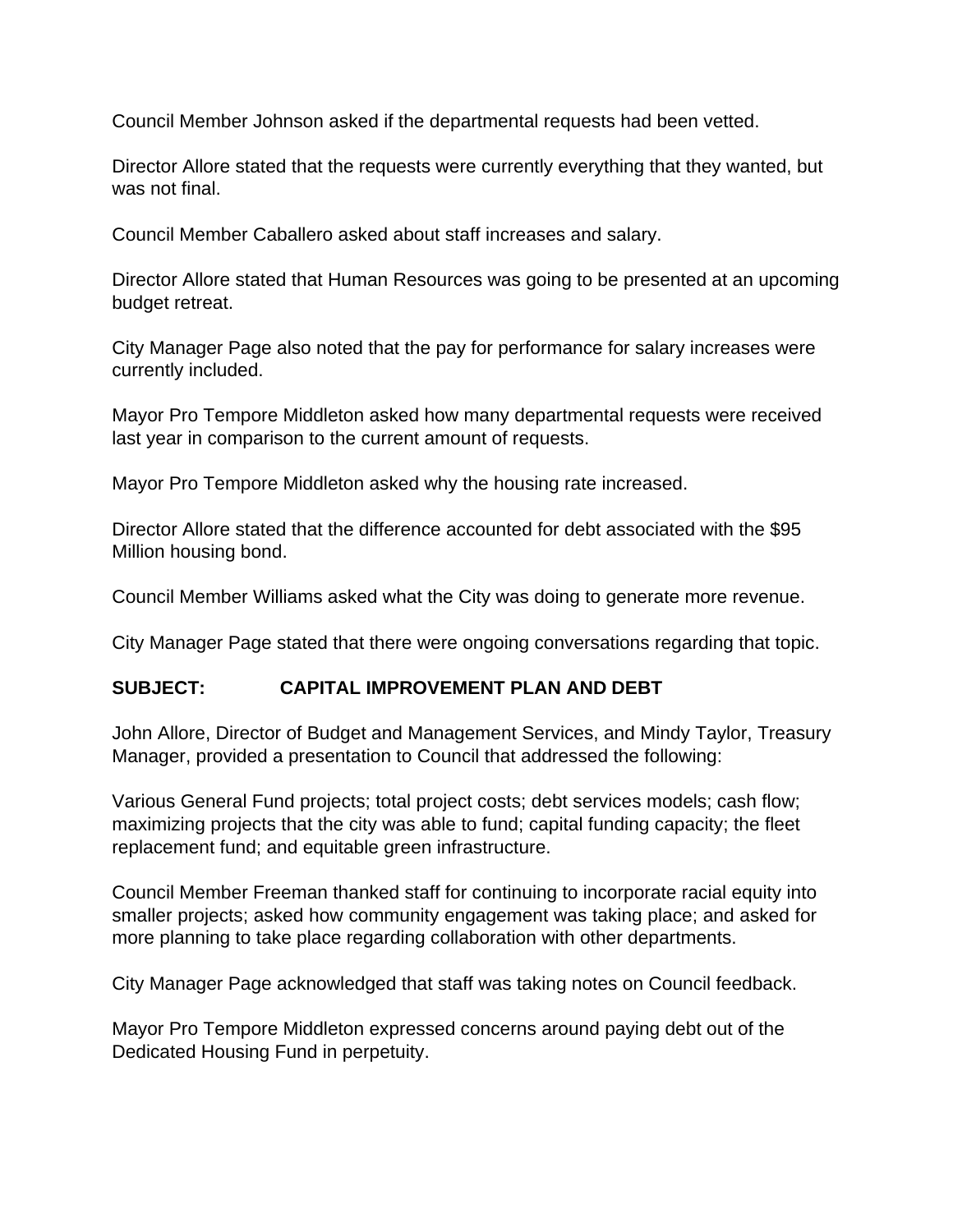City Manager Page clarified that while the increase in the Housing Fund was provided as a total percentage, 2% of that Fund was still only for housing and only the other 1.38% was allocated to pay for debt on the \$95 Million housing fund.

Mayor Pro Tempore Middleton thanked the Finance and Budget staff for their hard work and noted that it was being recognized across the state.

## **SUBJECT: RACIAL EQUITY UPDATE**

Sharon Williams, Director of the Equity and Inclusion Department, introduced her Department staff and provided a presentation to Council and spoke to the following:

Race; opportunities; the other factors of predicting outcomes; the difference between; equity and equality; accessibility; systemic barriers; leveling the playing field for people of color; racial equity institute training; 2300 staff had been trained on racial equity; racial equity survey from staff; 21 Day Challenge with United Way.

City Manager Page recognized Sharon Williams on her promotion as Director to the Senior Executive Team.

Council Members Johnson and Freeman echoed the comments made by City Manager Page and thanked the Department for their hard work on all of the programs they have been putting together.

Council Member Freeman also called for more focus around black males.

Council Member Caballero thanked Director Williams for her work and thanked Council Member Johnson for spearheading the Race Equity work in 2017.

# **SUBJECT: EQUITY IN THE BUDGETING PROCESS**

Christina Tookes, CIP Manager, and Mary Grace Stoneking, Budget Intern, spoke to the CIP process and highlighted the following:

Where the City of Durham was placing infrastructure; equitable projects; scoring factors and methods in determining what projects would be operational and funded; utilizing the City of Oakland as a model for setting priorities as they pertained to equity; budget equity past and present; and updated recommendations would be before council by March.

Council Member Johnson asked how each project area was being rated.